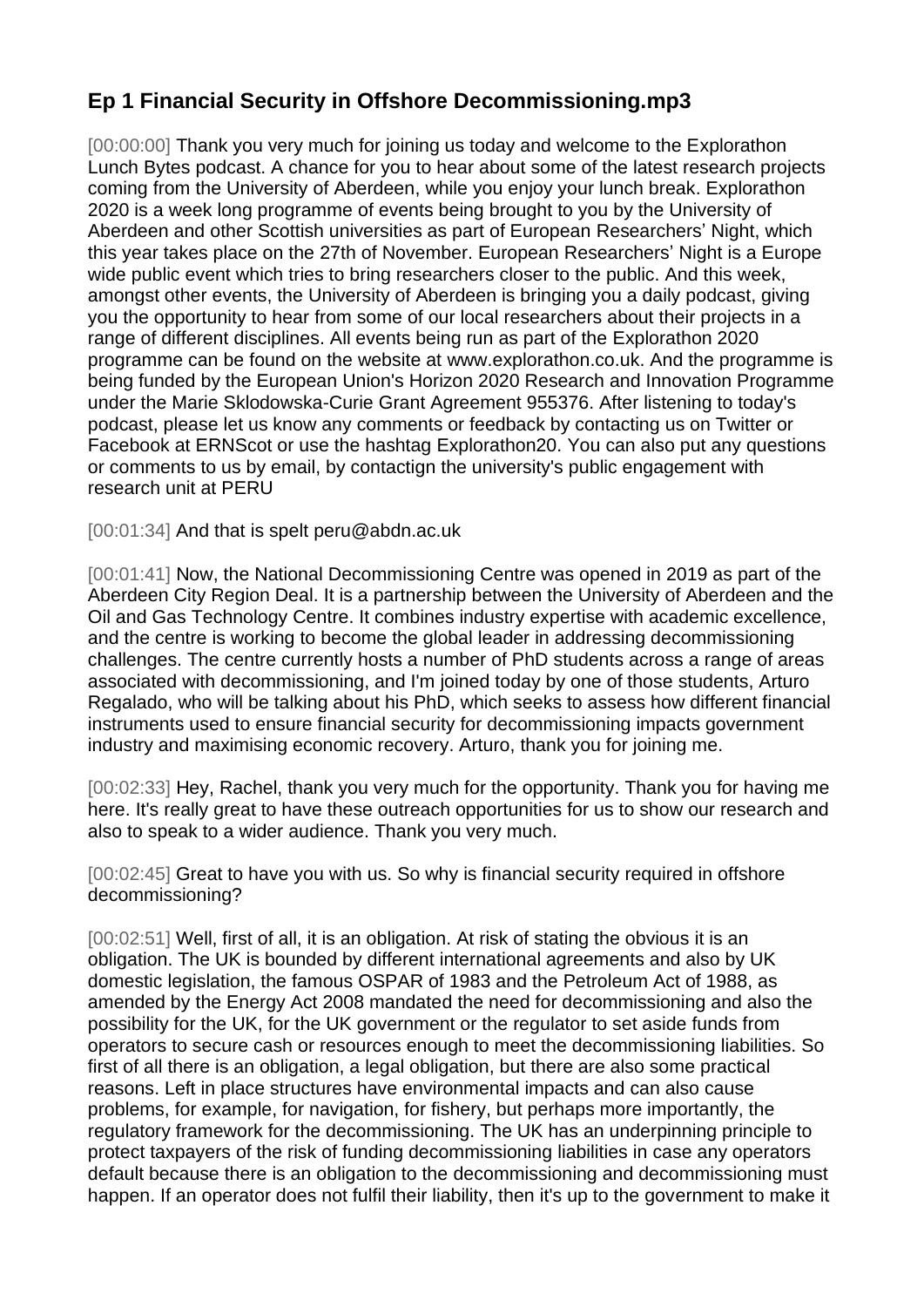properly using resources from tax income that will put the taxpayers at risk. And make no mistake, the amount of resources needed to decommission are quite large. In a written report for 2020, the Oil and Gas Authority expects the total cost of decommissioning the full UKCS offshore inventory to be between 40 billion and 66 billion pounds. It's massive, so the government needs to make sure that there are enough resources to cover the decommissioning when it should happen. It really is a challenge.

[00:04:35] And why is your research project important for the offshore industry?

[00:04:41] Well, I vision my research project to be useful to decision making both for the companies and for the government.

[00:04:51] In my case, I am assessing now effects on seven economic indicators from the financial instruments to secure financial resources to decommissioning liability, for example, of value, the cessation of production, the number of years in security, the burden to tax income, also some tax reliefs. So it is important because operators will be able to answer a ton of questions, for example, which instrument to use that can maximise the value of a project I'm undertaking. What instrument is the cheapest and will allow me to push cessation of production back as much as possible? For how many years will I be paying security? For the government it is important because they need to answer questions like given a portfolio of decommissioning projects in the future, how much revenue can they expect to receive? And if I give reliefs to the decommissioning by security instruments, how much of that will be lost for income to the Treasury? What is the net result? What guidance should be provided to the operators regarding which financial instrument to use? And this has become really important nowadays in the current market downturn. As you may know, prices are now worth around thirty three dollars. And all these questions are now more pressing than ever with cash strapped companies Keen to avoid adding a burden by decommissioning security. It's difficult for the companies. So we need an understanding of how the economic effects of these instruments reflect on the operators and also on the government.

[00:06:27] And so you've touched on some of the instruments that are used to provide financial security.

[00:06:34] Can you tell us a bit more about the other instruments? What are they?

[00:06:38] Yes, of course. So Section 38, specifically, Section 38A of the Petroleum Act of 1988 as amended by the Energy Act 2008, accepts five types of securities to protect funds, a show of assets or cash deposit, a performance bond, an insurance policy and the letter of credit. This may seem like a very small list, but there are many difficulties in trying to make empirical assessments. In reality, these five instruments I just listed can be of any measure, you might imagine.

[00:07:13] For example, there are differences because different naming conventions exist. There are variations to the mechanics and work is in the same instruments. So a performance bond might have some clauses for one operator, but have different for an another. And they can be also personalised to the contractual clauses. Based on each instrument and each negotiation with each provider and each operator, so this list that may seem small is really quite large and it's difficult to find a size fits all approach to the decommissioning securities. Normally in the U.K, the most common ones are the letter of credit, the performance bond and also deposit to a trust fund. However, they each have their own pros and cons. It is difficult for all of the operators to know which one to use. And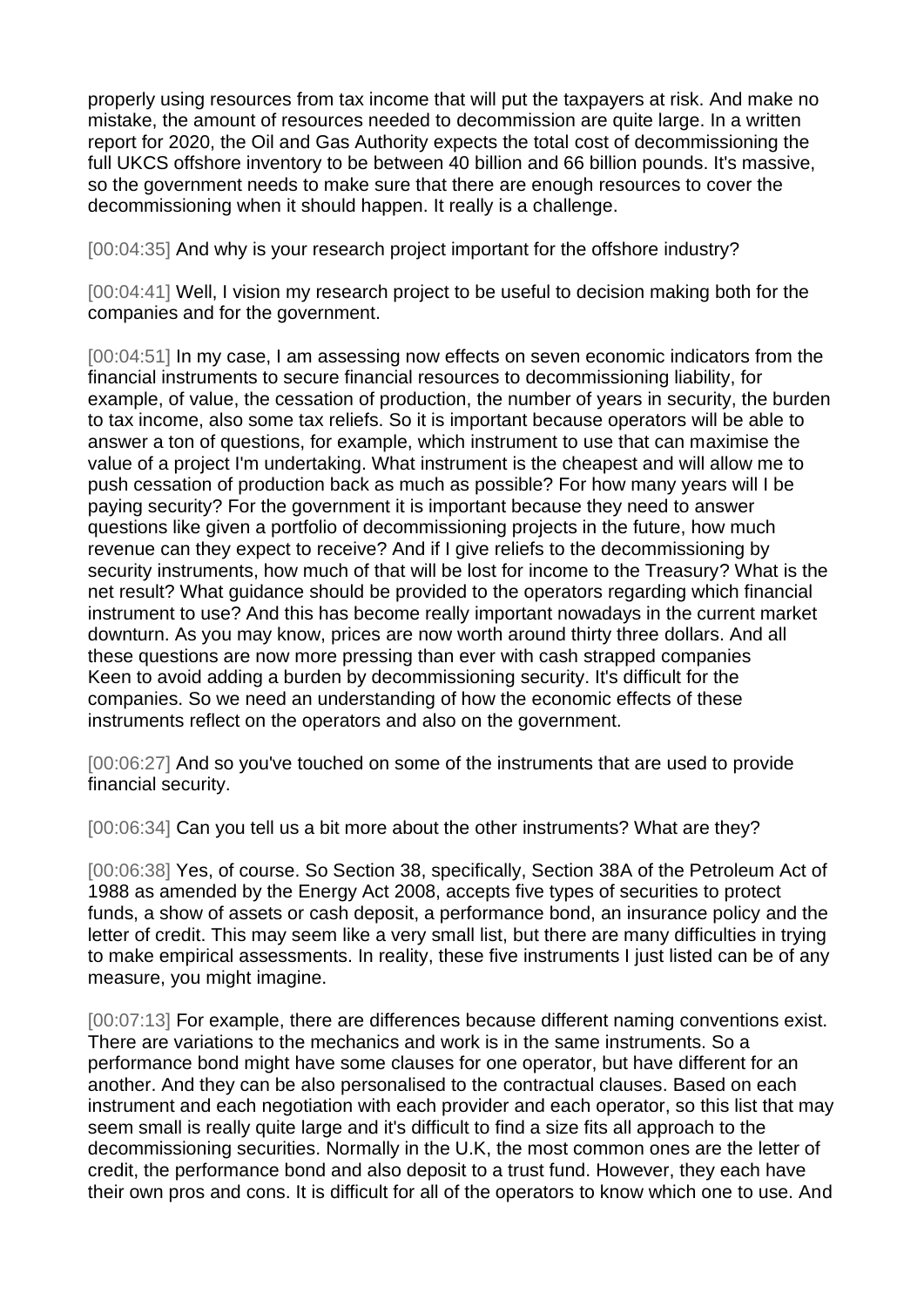so this that research wants to show for each of these cases and assuming different possibilities, what would be the best instrument to use in each case?

[00:08:14] Great. That's really interesting. And so far, are you finding are the effects of these different instruments?

[00:08:22] Well, yes. As of now, I am focussing still on a pre-tax financial model.

[00:08:26] I am using some financial simulations on five different fields that strive to be representative of the wider fields in the UKCS. And I am doing this still at a pre-tax moment because taxation can introduce some distortions into the mechanics of the different workings of the instruments. So at this point, the research now, eight months into my research, I wanted to begin to try to understand the raw effects of this. And I have concentrated in both in the letter of correct and the security bond. And I find that at first at first point, by using the middle point assumptions for the model, value decreases by about five percent or eight percent. But the COP data, cessation of production that is brought forward by one period. So there is a first distortion to what will happen if we didn't need to use any financial security instrument. But things got pretty messy when you begin introducing some assumptions and make some changes and try to do some sensitivity analysis. For example, if oil prices are really low like in today's environment and these securities are introduced into the model, we find that the project can become uneconomical and otherwise economical project can then be not and then produce negative value and the operators would choose not to go into it. Also, for example, if by any means the engineers have trouble with designing how much the production profile will change or how the decline in the field goes, you can have one third of the value of the project slashed. And in some cases you can also bring forward the cessation of production by three years of each project. So the instruments apparently do not make a lot of harm. But when you find and make the comparisons, you see that they actually make distortions and changes to the behaviour. And here's an important or an interesting fact I've been finding in my research now about how the total cost of the security changes when all these assumptions of oil price, of operating costs, of decommissioning cost changes. And the thing is that the total cost of the financial security depends on the number of years paying security and also the remaining net present value of the project at the point where you evaluate. It is a difficult relationship. It is not linear and it cannot and it warrants more understanding. This is to say, for example, people will think that, OK, if decommissioning costs increase or the operating costs increase, we need to have more production, then our costs will also increase. But that may not be the case if the number of years paying security is reduced. So a lot more study needs to be done in this area to just get to the sweet spot of how the total cost of security will change as all these conditions and uncertainty changes. So what I would like to say is that apparently or what I'm finding is that a one size fits all approach does not exist. And also that we need to to to better understand this. We still don't know how these effects will will translate into a project evaluation.

[00:11:29] So you've said that that one size fits all approach doesn't seem to benefit the industry. What alternative instruments or measurements could be put in place?

[00:11:40] Well, so as for the topic of alternative instruments, is difficult to say. I mean, the legislation is clear on which of those instruments are available. So it may be not fruitful or fruitful to decide, OK, you know, we can find maybe these all other instruments that could be put in place, which are certain. Very different. So maybe a more fruitful question is to come out with how we can make some incentives through the fiscal system or to get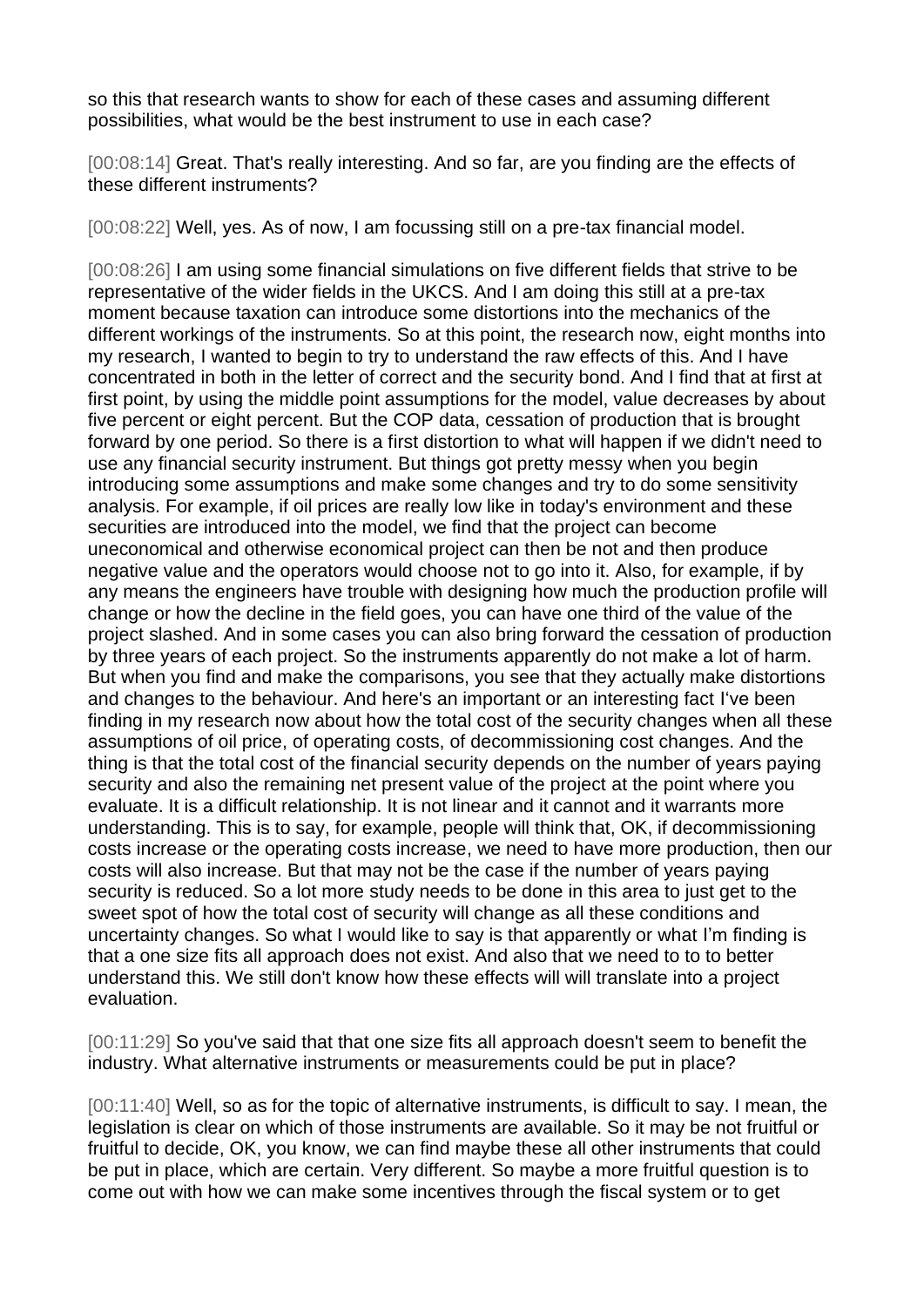regulatory framework to make these instruments better for the industry and also some more attractive.

[00:12:16] For example, if you have a trust fund where you will be putting resources from the beginning of of the production stream and to set them aside, if you have tax deductions on those on those deposits, it will be attractive for operators because they will they will not see this as, you know, having cash stored and making anything. And, you know, cash has an opportunity cost, it can be used for another development. It cannot be used in this case. For example, to take this this year, it can be used to meet the month's payroll for all the company. So in this current market conditions it is really important that the companies are not cash strapped. And so as a securities or fiscal systems that allow securities to have some reliefs and make some changes to it might be useful.

[00:13:06] So I will be focussing in my research on seeing how changes to these fiscal systems can benefit some of the instruments and can give really good results. Also, for example, as I mentioned, one of the security instruments defined in the legislation is the cash deposits. Both cash deposits has the same issue. Cash has an opportunity cost. And that's why, to some extent, letter of credit and performance bonds have been used most widely in in the UKCS because they have lower administrative costs. They also just need to put a field over decommissioning provision and are easy to manage. A trust fund is more difficult to do, and all other cash deposits have an opportunity cost.

[00:13:51] So maybe by changing the rules of the game through the regulatory framework, we can find that we can have a sweet spot, a sweet spot between the trade-off of what operator wants, but also what the taxation and what the Treasury would need.

[00:14:07] And what you've been doing this work, have you been engaging with industry, with oil and gas production companies? Have you been engaging with government to hear what their views are on the current situation?

[00:14:22] Yes, well, I am very I am very privileged to have Alex Kemp as my supervisor. He is a very renowned industry expert and he has done a lot of probing with the industry and also with the with the government to see more or less what are the current rates of the decommissioning security. I have attended a lot of webinars from the OGA, and I am hoping to have more conversations during the next months with the industry to more or less see their views of how or how they think each instrument fares. But nowadays I am relying on what Alex has told me about the probing of these instruments.

[00:15:11] But it is also clear that many of the companies are now interested in how they can save some cash and how they can use this in other instruments and also how to better finish or do the decommissioning. Another that you touch on the point of industry. One thing I learnt from going from working in a seminar about this was that nowadays the companies are facing a balancing act. They don't know if they will need to to push back decommissioning because now the resources are really limited. But if they push decommissioning back, they will also find themselves that in the future there may be a scarce capital to deploy. There may not be enough service operators to make the decommissioning. So costs may go up, but nowadays they need the cash. So they are making these hard balancing act and they require a lot of help by the government.

[00:16:02] Apparently, they were about to put some deductions and some tax relief on some of the decommissioning drivers of costs. But it's still to be known, there's no been no news on this. So, yes, it's a very difficult time now for industry.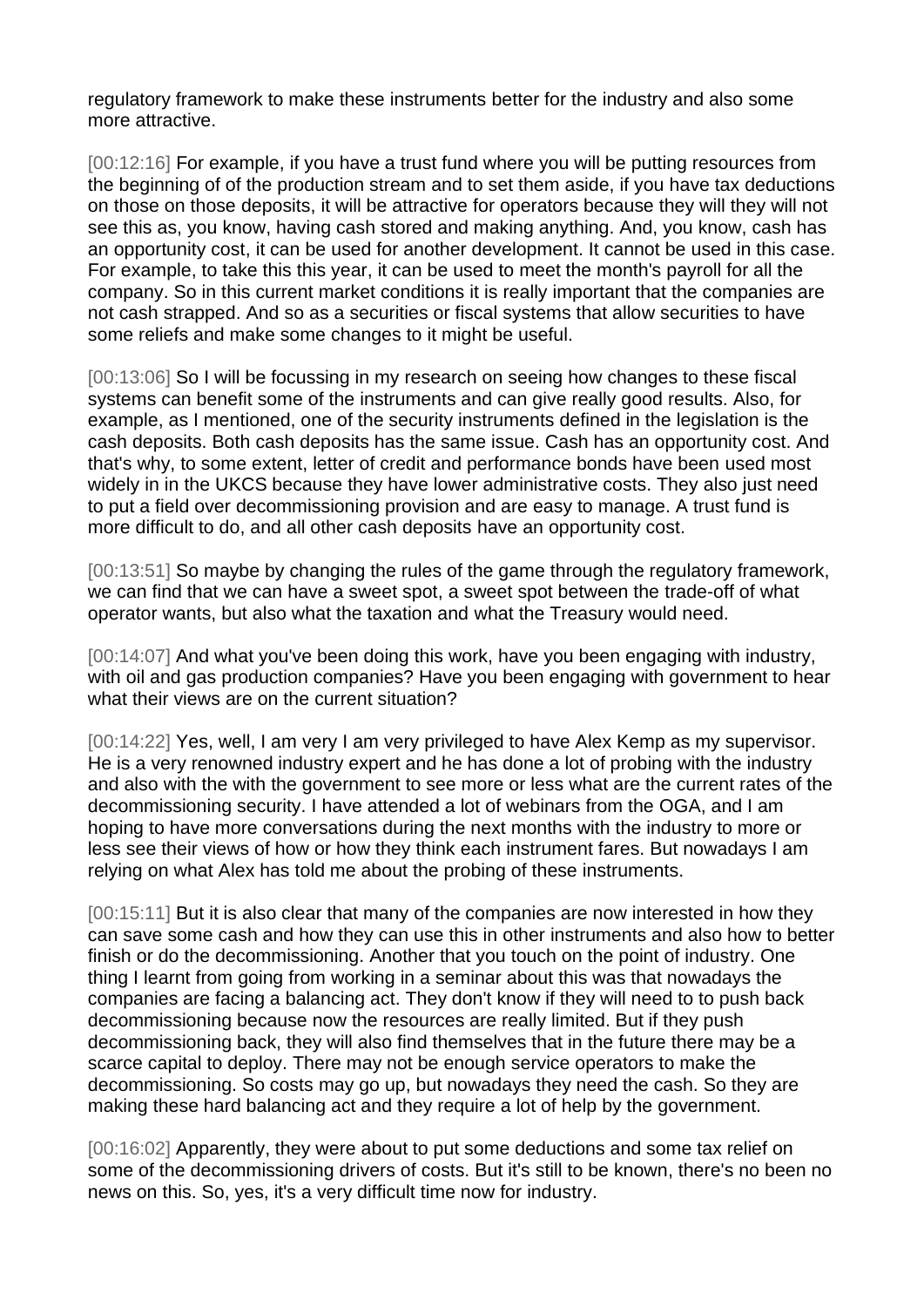[00:16:18] So your PhD involves assessing the different instruments used to provide financial security. But your work is also looking at the mechanisms that could be put in place to relieve licensees of the in perpetuity liability, what does in perpetuity mean and why does it exist within decommissioning?

[00:16:40] Great question, Rachel. So to talk about in perpetuity liability, I think I would like to give some context on this. So even though questions regarding the financial security of decommissioning may seem new or might seem current, actually, the debate and most of the discussions are essentially the same as they were in the late 70s. In 1978, there was the first field to be decommissioned in the UK. So it was a small field. It came with many difficulties.

[00:17:09] But after the downturn of the 2014, 2015 market and also, for example, the Brent Spar decommissioning a lot of questions regarding the profitability or the capacity of the UKCS to have decommissioning really weren't relevant, but the issues remain the same.

[00:17:28] How to best handle joint operations agreements and corporate liability. That's one of the most important and pressing issues. However, since the discussion of the Commission of the Law of the Sea, let's say the United Nations favoured complete removal of installations. This was difficult for the UK to accept because most or many of the facilities installed at the time really were really costly to decommission. And so the UK lobbied heavily in favour of allowing partial decommissioning based on certain criteria. This was accepted at the convention and so partial removal was accepted. The problem with partial removal is structures are left behind and someone needs to own responsibility for them. So enter in perpetuity liability and one curious thing about in perpetuity liability is that it is not currently law.

[00:18:22] So the BEIS department has issued some guidance notes on the decommissioning of oil and gas installations, and it says that residual liability remains with the owners in perpetuity and continued contact will be required with the regulator. This issue is part of a guidance, not law, and it has not yet to be contested really hard in court. However, as you may know, if you want to adhere to as an operator, you would like to adhere to guidance so that you are accepted, for example, during the decommissioning programmes. If field owners fail to account for this interpretation by the government, then they are troubled or at risk of not being approved for their programmes of decommissioning and the security. So they will need to accept this. However, there are there are many questions and problems I see with this in perpetuity model.

[00:19:13] And what are the current challenges associated with the model?

[00:19:18] Just for example, one of the most obvious question, what happens decades or maybe exaggerating centuries from now? And a company no longer exists? How can you make this perpetuity liability work? So the licencing regime in the UKCS states that once abandoned wells are returned to the Oil & Gas Authority, it will be then challenging to prove negligence for any future leaks or something. It is also not practical to believe in perpetual liability. Even nuclear decommissioning and carbon capture initiatives impose some limits on the liability, which allows company to quantify risks. They may be really long for the liability, but they they allow this quantification. So these are practical reasons of why these perpetuity liability is difficult. I think the solution will have to go through a welldefined decommissioning programme that states and limits the scope of the liability to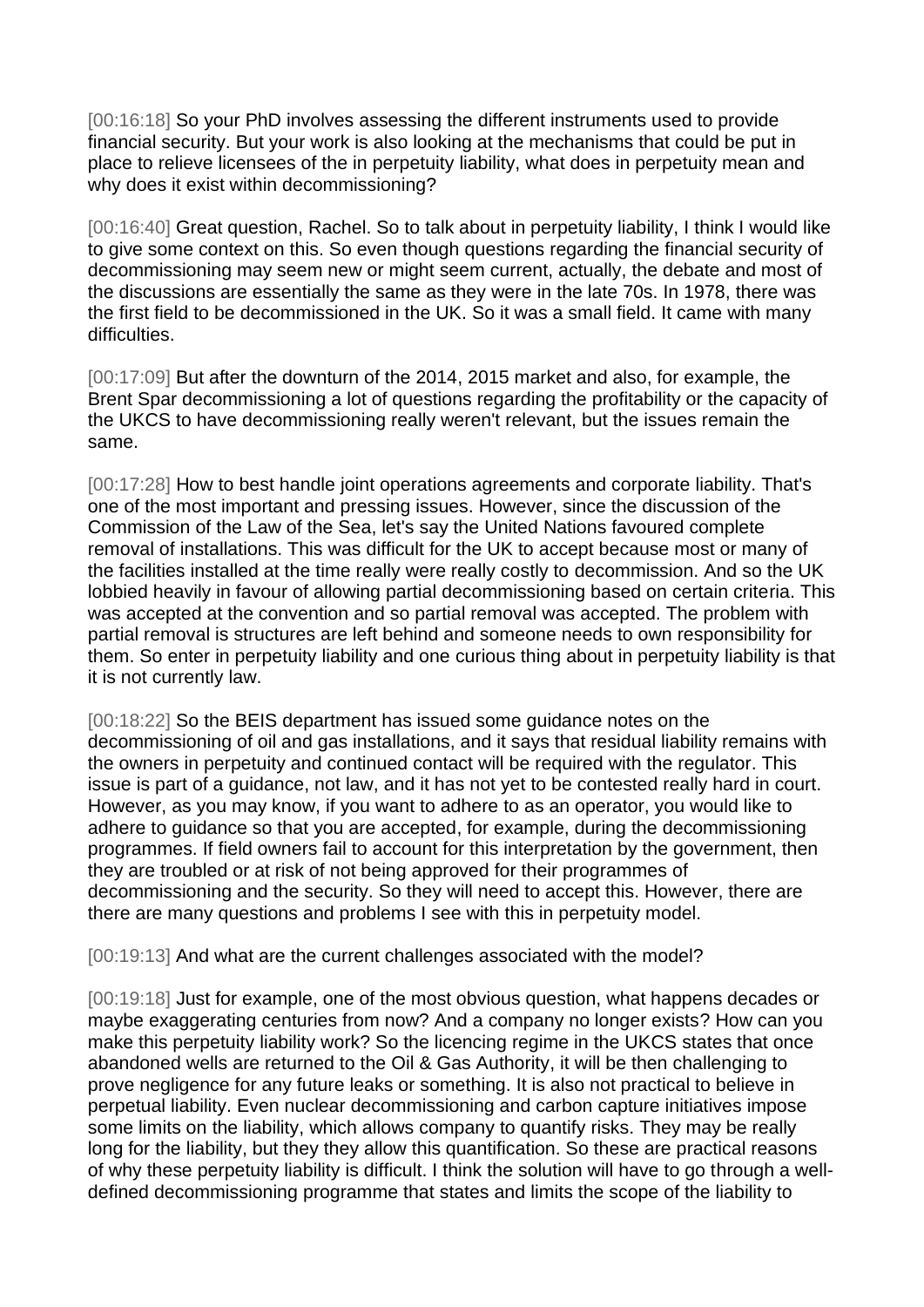certain structures. For example, pipelines left in place blocked wells. It may be part of a negotiation between the different operators and the regulator so that there are no loose ends and each company knows what installation or what structure specifically they are liable for in perpetuity. Now the in perpetuity liability does not mean that operators need to pay financial security all the way through the ages. You know, it just means that if anything were to happen with that structure, who is responsible for it? And the OGA has said that, well, it is with the last owner.

[00:20:53] And has it had an impact on the ability of operators to sell their assets?

[00:21:00] Yeah, so decommissioning, decommissioning security has been part of a very strong barrier to asset transfer. And I'm glad you touched that point because and it's not just about the perpetuity liability, it is also about something about corporate liability that through Section 29 notices, a lot of parties may be ultimately called upon to fulfil the decommissioning liability. So even before the question of if in perpetuity liability will lead to problems to asset transfers, we have that. These problems exist now with some of the current problems or some of the current regulatory framework and how wide the powers of the secretary of state are to call anyone that has owned some stake on the installation of offshore structure. One case that will be really nice to look out in the next months is hearing is your retained field where now they have to change the decommissioning security agreement. Other companies like Chrysor will also buy Premier Oil. And Premier is about to decommission one of its biggest fields. And there will be the issue of security and how they handle this. So it will be nice to see how this unfolds. And then again, also, maybe it is not clear from the guidance if this in perpetuity liability will be transferred also from the seller to the buyer. And as regulation currently stands, I think that it remains with both and it will follow the change, just like any Section 29 notice will come.

[00:22:34] Thank you very much.

[00:22:35] So what mechanisms could be brought in to ease the burden placed on licences with the in perpetuity model?

[00:22:43] I think that the first provision needs to be to give operators or companies some way of quantifying the risk of these residual liability. As I said, by maybe defining clearly correctly in each of the decommissioning programmes; what is expected to be of their civil liability and on which specific structures they will have. It will be nice or important for the operators to have this in order so they can quantify their risks. Also, we need to be very careful about not making a domino effect. For example, if nowadays the UKCS is a heavily integrated and interconnected system for all the production on the UK. So, for example, it is possible that pipelines serves an oilfield, but it also serves another different oilfield from you. And if you have to decommission the pipeline how will this affect the other ones? And until what point is that pipeline, for example, that you will need to be taken care of? How does this happen? So there are a lot of questions and difficulties. I think that one mechanism that the government needs to really issue or enact some legislation or framework or regulatory framework that clearly defines the responsibilities so that they can quantify.

[00:24:06] And do you think the current regime of financial security and the in perpituity model, does it help the net zero agenda?

[00:24:16] OK, so. Well, I think that the net-zero agenda, I do not still see a clear a clear cut way that going from this perpetual liability to the national agenda at the end. The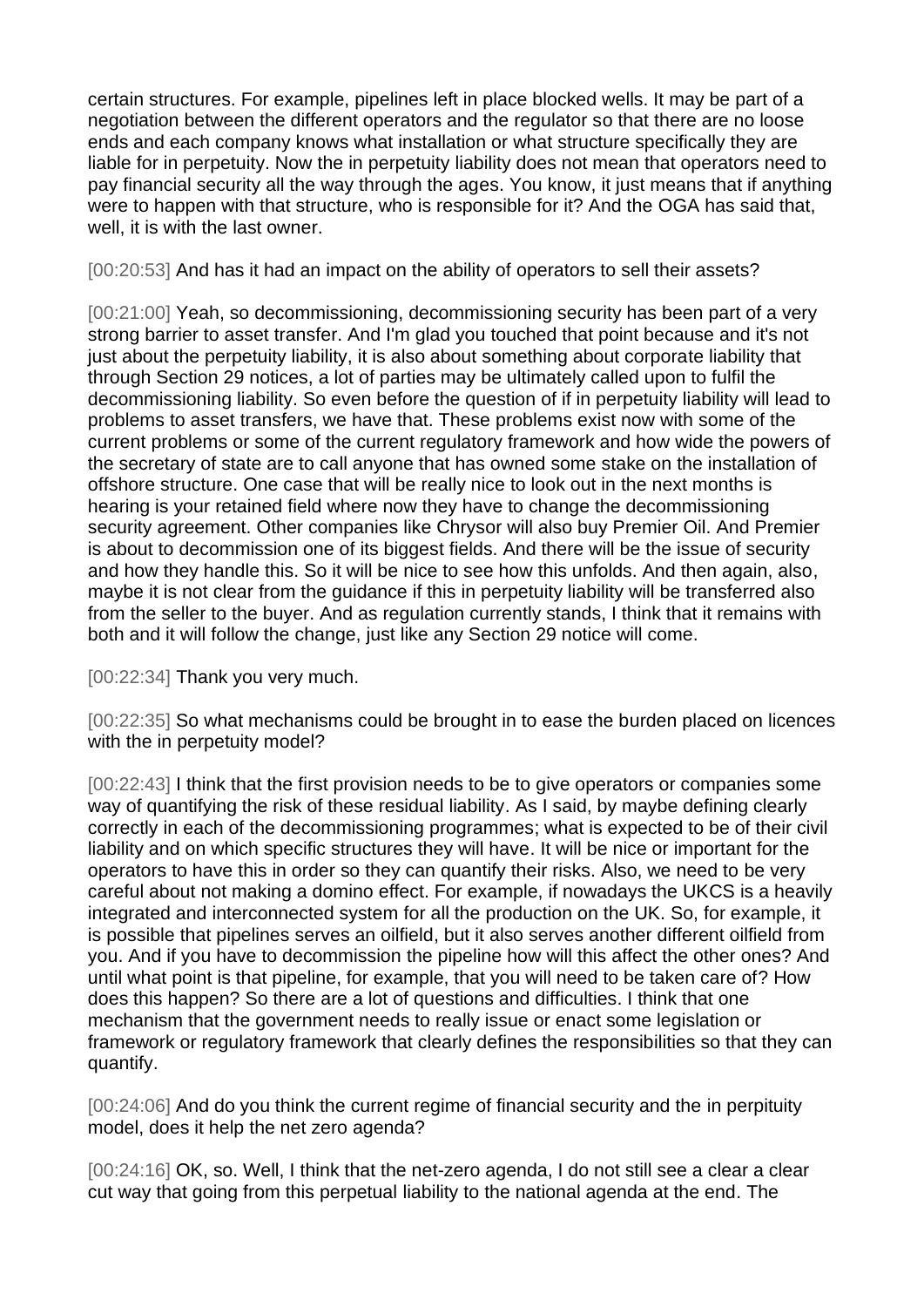obligation is there to decommission. The obligation is there to have this liability, to this residual liability. And you can say that, OK, well, if the work is done, OK, and if the closeout report is on, OK. And remember that the OGA and the operator need to sign off to finish decommission work, then you may expect to not have any issues or troubles in the future because everything was checked and the decommissioning was finished and everything was finished OK, apparently, of course.

[00:24:57] So more or less I think that maybe that what the that the decommissioning regime should focus on is in making the decommissioning activity really a part of their new U.K. transition to the net-zero ambitions. What I mean by this, I mean that by making decommissioning activity attractive in the UK, you can begin making a lot of new jobs or this famous green recovery that's been talking now, for example, a lot in Scotland. And decommissioning can be part of this. So by allowing a good financial security regime and a good liability regime you will facilitate decommissioning to happen and as this happens, you will help to meet the net-zero ambitions. But yes, that will be like a very like going through or around this. I don't see really a clear cut way how decommissioning or the liability will lead to a better zero ambition achievement.

## [00:25:52] So what impact do you hope your research will have?

[00:25:56] Well, I hope my research has an impact beyond academia. I don't want it to remain just in academia. I really wanted to make it useful for decision making and for the government. With my supervisors, I have been talking a lot about this and I also agree that it's necessary for us to make good provision of understanding, but that I can get really clear cut principles and evidence for decisions to be made. So I want the results from the research to be adopted to maximise the value of oil and gas extraction in the UK. So they are useful for the UKCS to follow their strategy, the maximising economic recovery strategy, to shed light into how operator and government can best respond to the financial security problem. How can they understand which what instrument is the best for their specific needs? Because as I said, as I said, there is no one size fits all approach to decommissioning instruments and so it should be used. I hope that it can be used as a guidebook, you know, so you meet these criteria, then this is the best instrument for you to use regarding what your needs are and who you are and what type of company you are. So I hope to have a really important impact, a practical impact, and I think we will be doing it in the right way.

[00:27:13] And is there lessons that can be learnt from overseas, from other areas where oil and gas extraction takes place, or is there an opportunity for us to influence overseas governments on decommissioning?

[00:27:29] Yeah, actually, Rachel, I think that the second point you made, actually, I think the UKCS is now leading a lot of these discussions in decommissioning, and I actually the knowledge, I think, will be exported to other geographies. I'm thinking about, for example, the Gulf of Mexico and also in the South China Sea, that there is a lot of activity offshore. So I think that maybe by helping or developing our knowledge in these issues of decommissioning through the work, for example, that the National Decommissioning Centre makes and also the University of Aberdeen and all these research projects, I think actually the possibilities to export our knowledge and to be able to be useful for other geographies and other countries, we can be the spearhead of all these developments and for sure it can be induced.